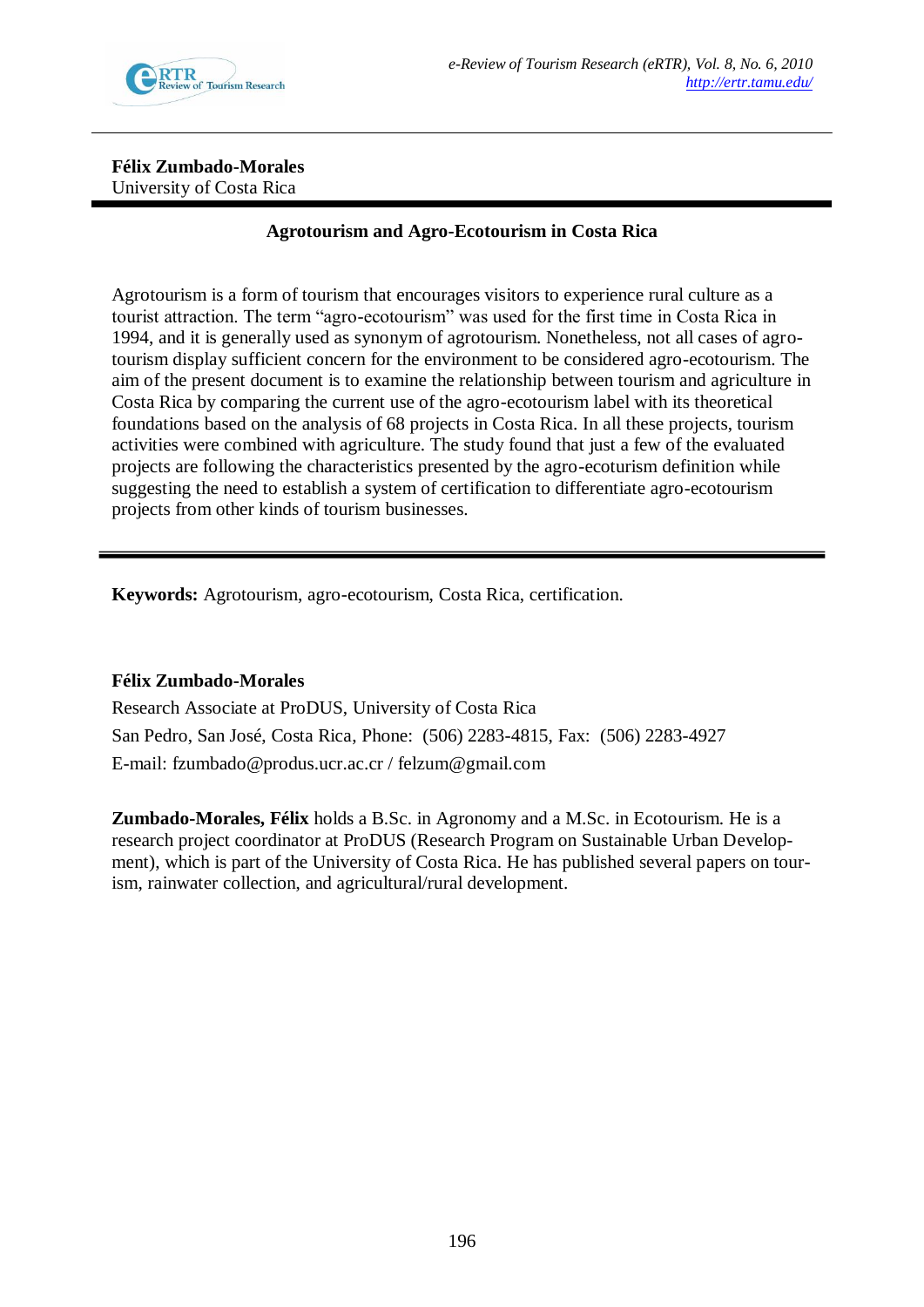

## **Introduction**

Costa Rica is internationally known as a tourism destination, with many natural resources including volcanoes, rivers, beaches, national parks and private reserves. Therefore, nature-based tourism is a main segment of the Costa Rican tourism industry. Additionally, more specialized tourism niches have emerged over the years (e.g., ecotourism, agritourism or agrotourism, agro-ecotourism, medical tourism, mass tourism, bird-watching tourism).

The management of a successful tourist destination intelligently develops tourist niches according to the marketing potential of a place. One of the expected benefits of a developing tourist niche is to provide increasing benefits to local economies. Niche tourism is also a mechanism for attracting high spending tourists as tourism projects use labeling to attract the attention of potential visitors. Notwithstanding, many of these projects use such labels as greenwashing.

In this context, this paper examines the relationship between tourism and agriculture in Costa Rica by comparing the current use of the agro-ecotourism label with its theoretical foundations.

#### **Conceptual and Theoretical Framework**

Because agro-ecotourism is a term derived from ecotourism and agroturism, is important to start by describing the principles of both concepts. In the case of ecotourism, although the origin of the term is not entirely clear, the literature identifies five pillars or principles: tourism responsibility, minimization of environmental impacts, respect towards host cultures, maximization of benefits to local people, and maximization of tourist satisfaction (Ceballos-Lascurain, 1996).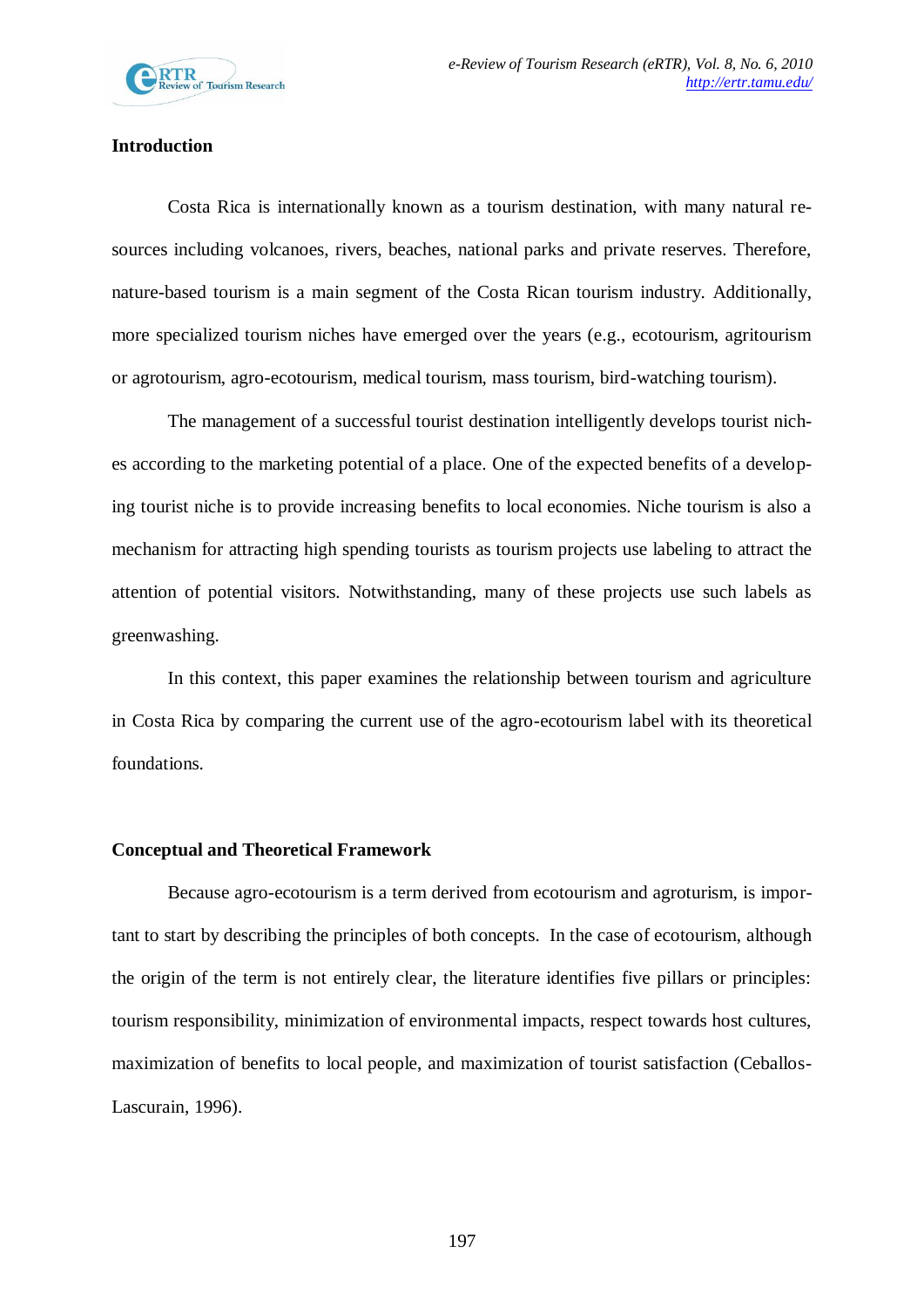

The formal definition of ecotourism has been generally credited to Ceballos-Lascurain, who in 1987 defined it as "traveling to relatively undisturbed or uncontaminated natural areas with the specific objective of studying, admiring, and enjoying the scenery, wild plants and animals, as well as any existing cultural manifestations (both past and present) found in these areas" (Blamey, 2001; pp. 5-6).

Ecotourism and the related concept of sustainable tourism are usually used as the same concept, however is this paper is necessary to clarify the relationship between sustainable tourism and ecotourism. According to Cox et al. (2008, p. 6), the World Tourism Organization (WTO) defines sustainable tourism as tourism that meets the needs of present tourists and host regions while protecting and enhancing opportunities for the future of the tourist sector. WTO has concluded that sustainable tourism guidelines and management practices are applicable to all forms of tourism in all types of destinations. Sustainable tourism, according to WTO, is based on sustainability principles, which refer to the environmental, economic, and socio-cultural aspects of development. Sustainability implies that a suitable balance must be established between these three dimensions.

Ecotourism is defined more narrowly than sustainable tourism, in that ecotourism is a subset of sustainable tourism and not all types of sustainable tourism can be considered ecotourism. Sustainable tourism, in general, requires that sustainable management practices are followed, and adherence to these practices is a common thread through both of these types of tourism.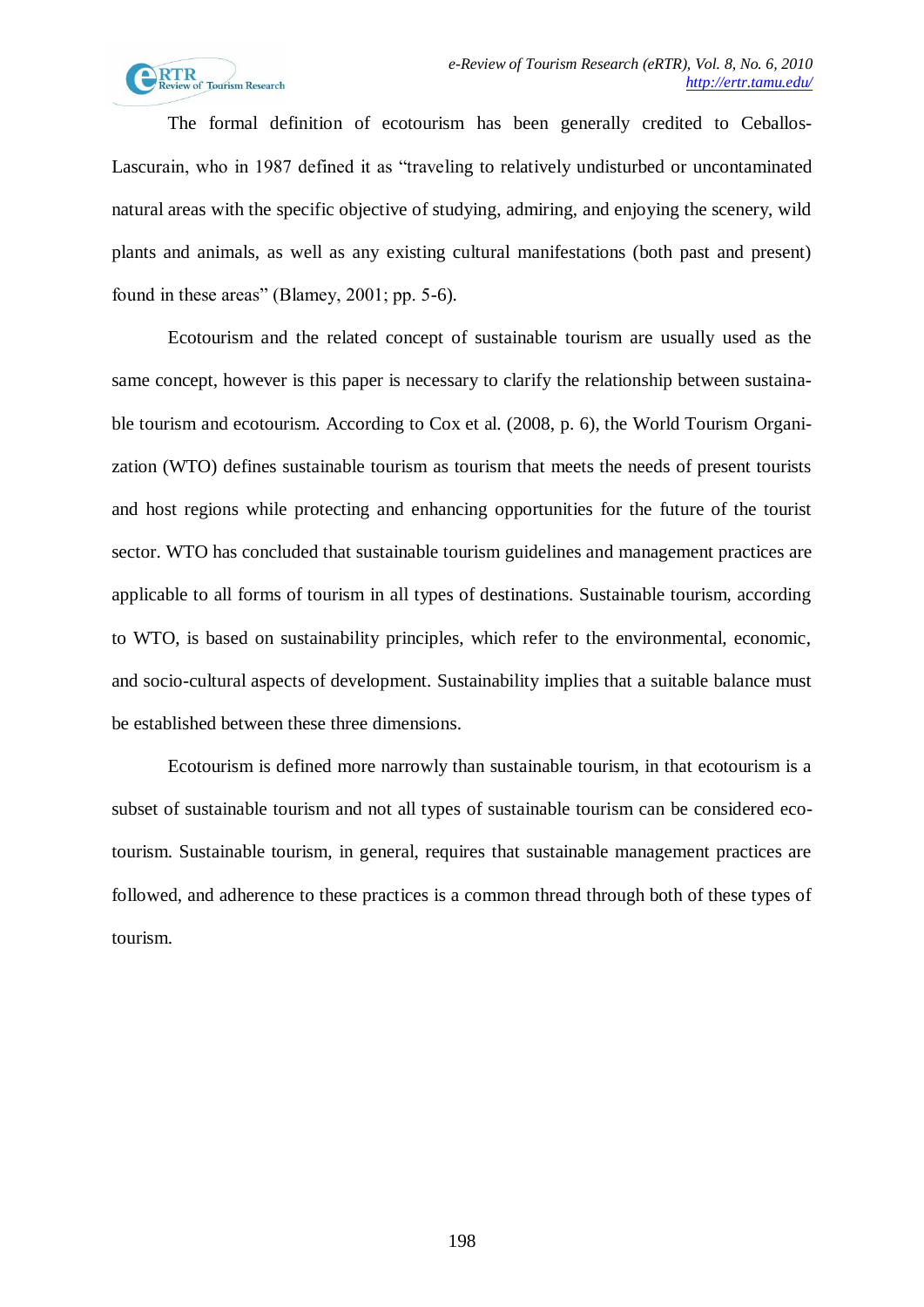



**Figure 1.** Relationship between Ecotourism and sustainable tourism.

Source: Georgescu (2004).

In Costa Rica the Certification for Sustainable Tourism Program (CST) is led by the Costa Rican Institute of Tourism (ICT). The CST was designed to differentiate tourism businesses based on the degree to which they comply with a sustainable model of natural, cultural, and social resource management. The negative impacts of tourism development can gradually destroy the environmental resources on which it depends. Yet sustainable tourists can reduce the impact of tourism in many ways, including efficient use of water and energy, recycling and others.

Is also important to define agrotourism, many definitions exist regarding agrotourism, with several of them sharing similar key elements, but one of them stands out as more complete. The Deutsche Gesellschaft für Technische Zusammenarbeit (GTZ, 2004) has defined it as a form of tourism that capitalizes on rural culture as a tourist attraction; it is similar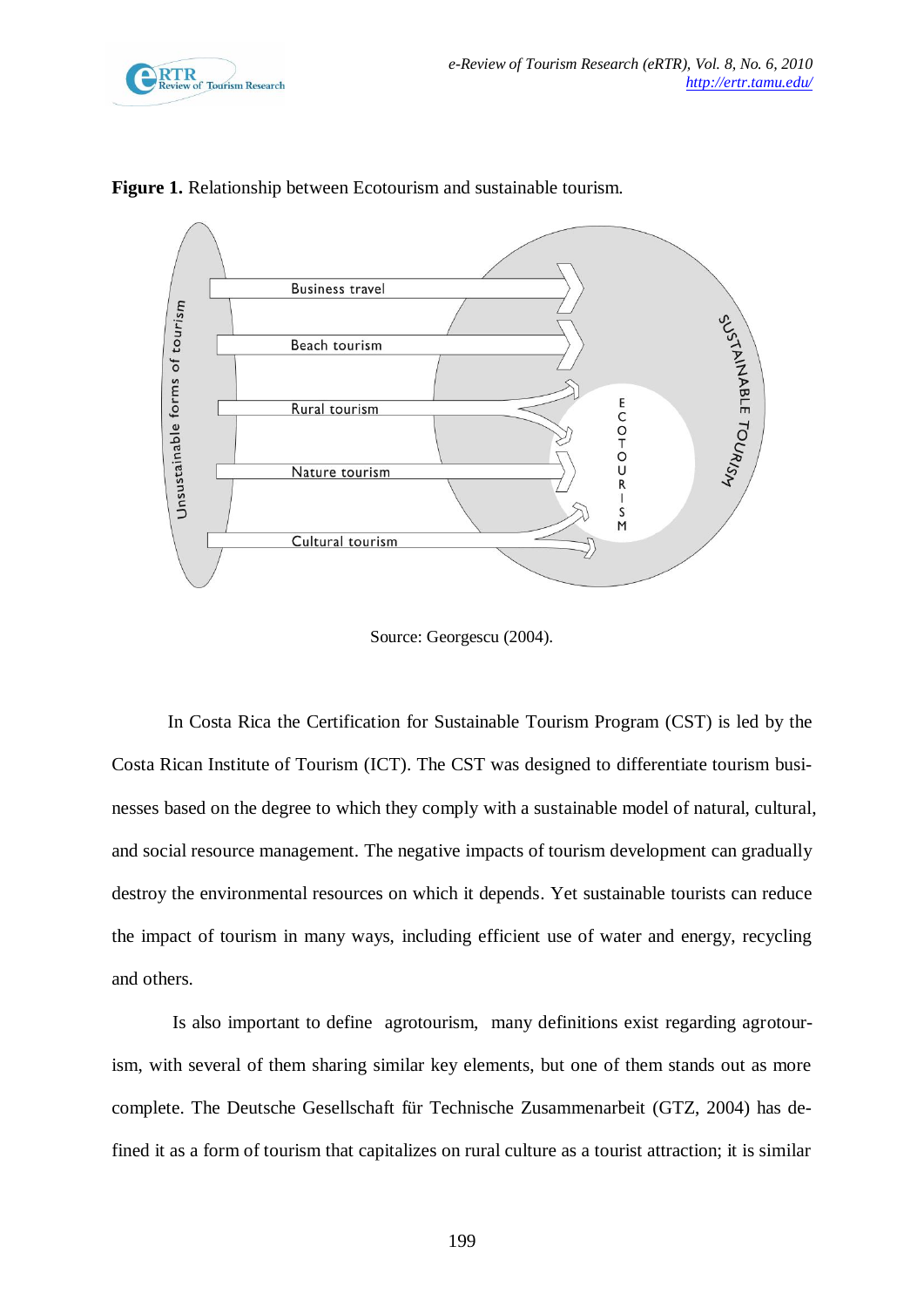to ecotourism, except that its primary appeal is not the natural landscape. Since the income from tourists contributes to improving the wellbeing of the local population, agrotourism can aid in local development efforts. To ensure that agrotourism also helps conserve biodiversity, the rural population itself have recognized agrobiodiversity as valuable asset worthy of protection.

In the case of the agro-ecotourism concept, it was used for first time in Costa Rica around 1994 when the Agrarian Development Institute (*Instituto de Desarrollo Agrario*, IDA) and the Costa Rican Institute of Tourism (ICT) signed an [agreement](http://es.bab.la/diccionario/ingles-espanol/agreement) to collaborate on a project to promote agrotourism as a possible solution for rural poverty issues. They coined this term for a form of tourism which combines the attractiveness of the agricultural sector with the environmental component of ecotourism (Zumbado, 2007). Thus, agro-ecotourism includes all the characteristics of ecotourism and agroturism, as ecotourism is nature-based and agrotourism is farm-based. Agro-ecotourism is thus a combination of both.

A study by Monge (2005) summarizes the principal characteristics of agro-ecotourism, described as follows:

- It is agriculture-based, so the main motivation for travel is to share experiences with the farmer and the rural culture and landscape. The main activity of the visited businesses is agriculture while tourism is its secondary activity.
- Promotes understanding of the best agricultural practices.
- Encourages the conservation and regeneration of forests in the visited farm or nearby areas.
- Does not degrade the rural culture of the communities.
- Minimizes visitor impact on the natural and cultural environment.
- Provides competitive local employment in all aspects of business operation and management.
- The project is a contributor to the conservation of the main ecosystems in the region.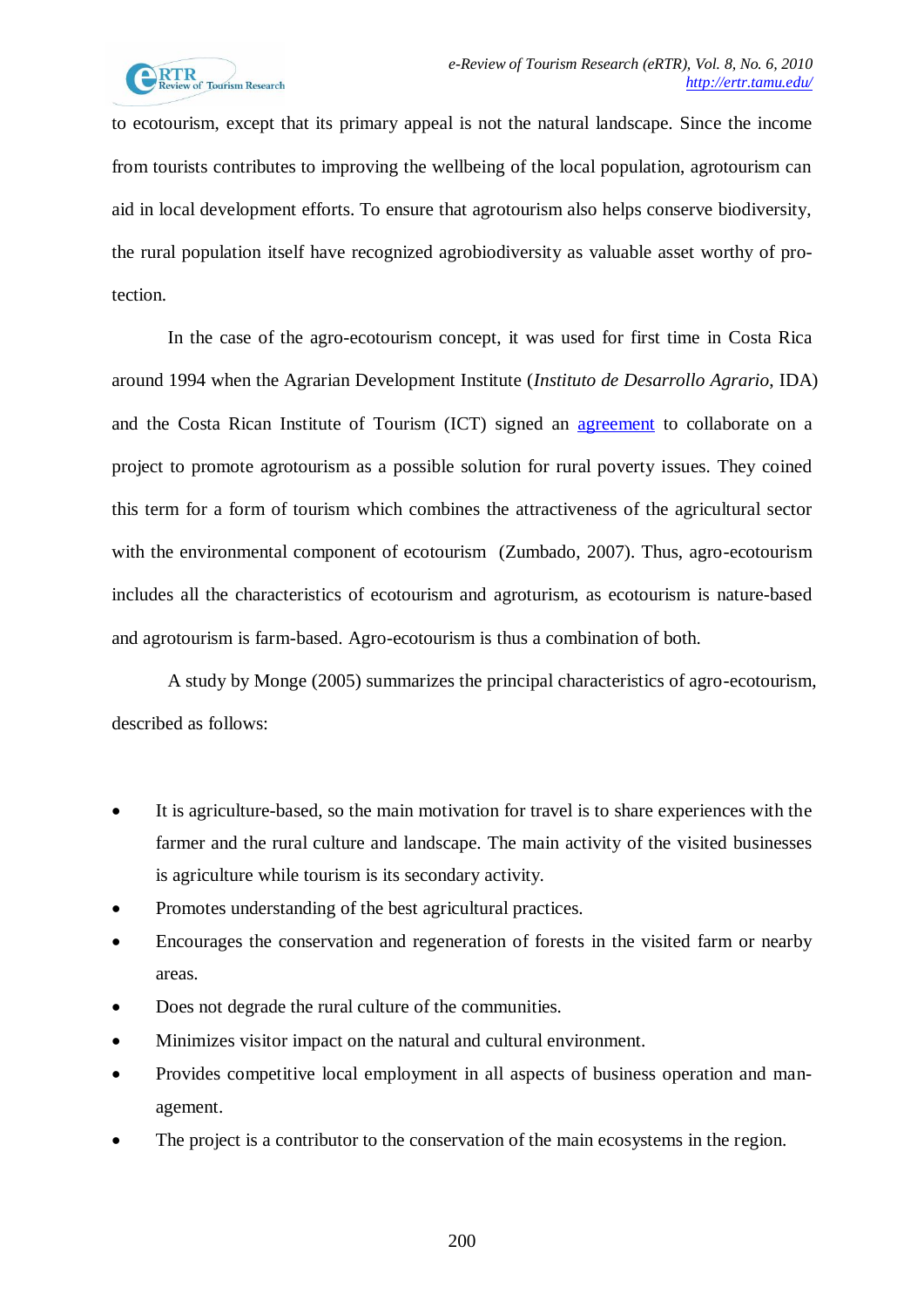

 Promotes the conservation and sustainable use of resources in both agriculture and tourism.

In Costa Rica, many projects use the agrotourism and the agro-ecotourism label interchangeably in the name of the project. However, very few of these projects put into practice the concepts of agro-ecotourism. The main objective of this research was to evaluate 68 projects to determine how many were congruent with the agro-ecotourism concept.

## **Methodology**

An analysis of 68 Costa Rican tourism projects which mix agricultural production (be it plant production, animal husbandry or fishing) with tourism was conducted. The methodology for data collection was participant observation, qualitative interviews, and surveys.

The first step was the selection of tourism projects to be assessed. The projects were selected for the use of the word "agrotourism" or "agro-ecotourism" in the name of the project or its promotion in the databases of the Costa Rican Community-based Rural Tourism Association (ACTUAR), ICT, and the [Inter-American Institute for Cooperation on Agriculture](http://ring.ciard.net/organizations/inter-american-institute-cooperation-agriculture-iica)  [\(IICA\). This information was complemented with I](http://ring.ciard.net/organizations/inter-american-institute-cooperation-agriculture-iica)nternet searches, tourist guides, promotional material, and consulting experts in the field (see Figure 2).

The second step was to create a series of indicators to evaluate the selected projects. This list of indicator was used to compare the evaluated projects with the theoreticallydefined agro-ecotourism concept. The indicator list was created using the theoretical aspects of agro-ecotourism, in line with the agreement signed in 1994 by the Agrarian Development Institute (IDA) and the Costa Rican Institute of Tourism (ICT).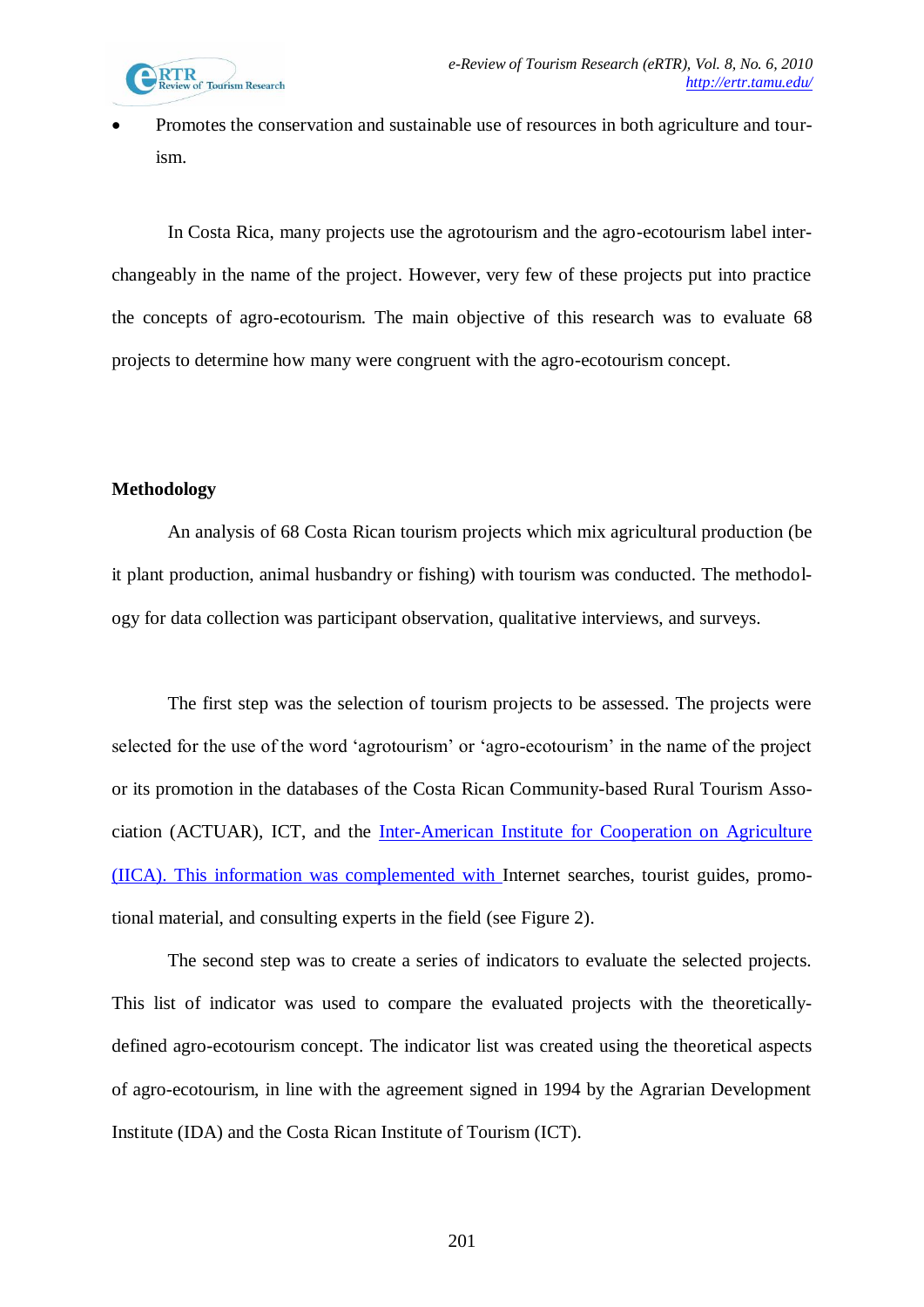The variables measured in this research were: target market of the project, type of visitor (international or domestic), average visitation per month, tour operator alliance, type of ownership, tour prices, tour descriptions, geographic location, main project activity, and an evaluation of sustainability principles applied to the agricultural and touristic components of the project.

Indicators were evaluated for full or partial compliance. For example, if agriculture provided more than 50 % of the income for the project, then it was considered to have full compliance. If the percentage was less than the 50 %, the project was considered to have partial compliance of this aspect.

In the case of the best agricultural practices, a full compliance was obtained only when all the agricultural practices of the farm included sustainability principles, such as organic agriculture, soil and water conservation practices, biological control of pest and diseases, conservation agriculture, and others. Similar measurements were applied for the tourism components, such as human rights, environmental impact, community involvement, supplier relations, and others.

If the evaluated project provided monthly monetary donations for a conservation project or maintained a conservation area in the farm, then this project obtained a full compliance for the indicator of conservation. Occasional donations for conservation projects were considered as a partial compliance.

Finally, the collective benefits indicator is generally identified in the literature as one of the central objectives of sustainable tourism (Goodwin and Santilli, 2009). The full compliance is obtained if the project provides benefits for the surrounding community.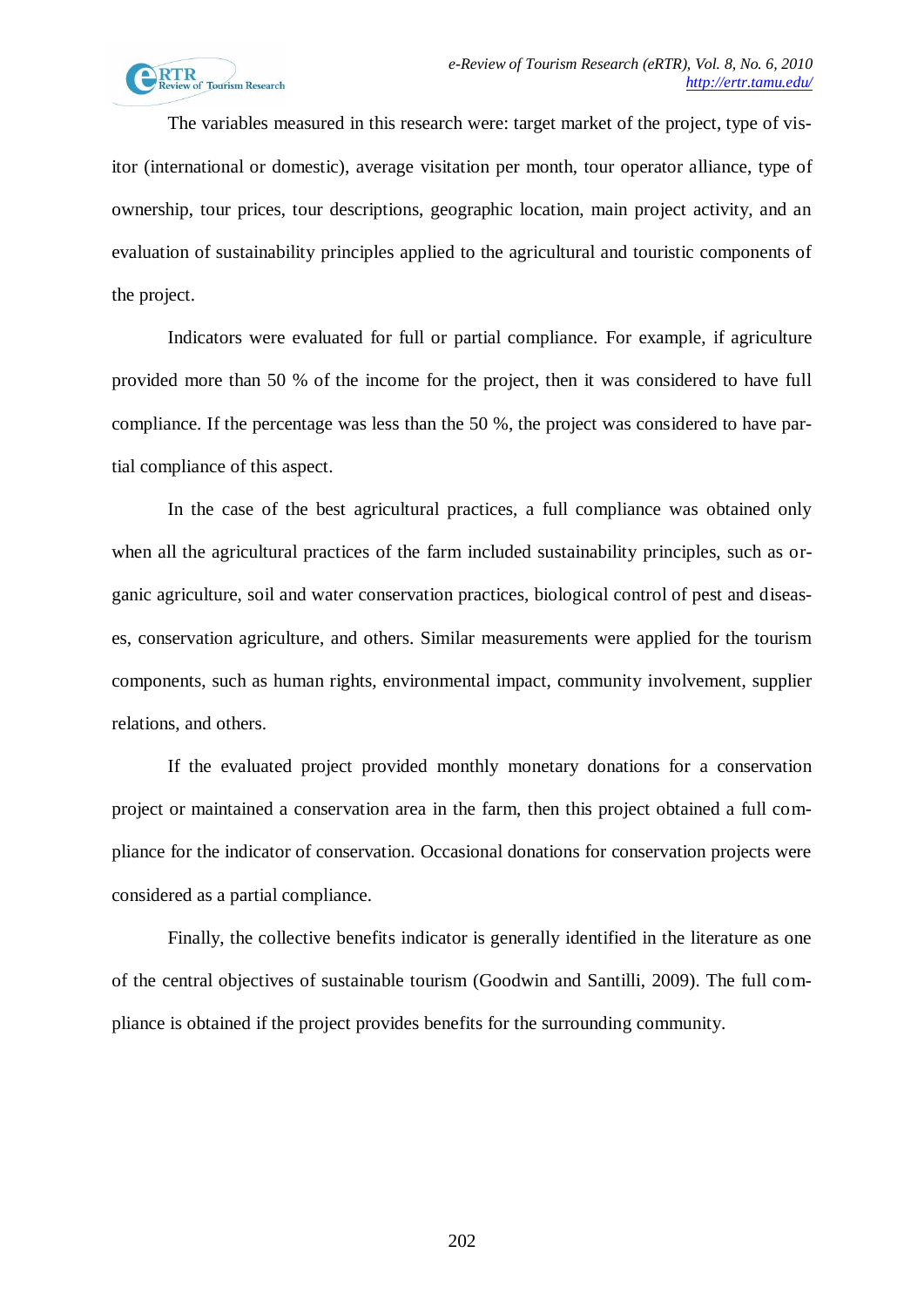

Figure 2. Examples of agrotourism projects in Costa Rica.

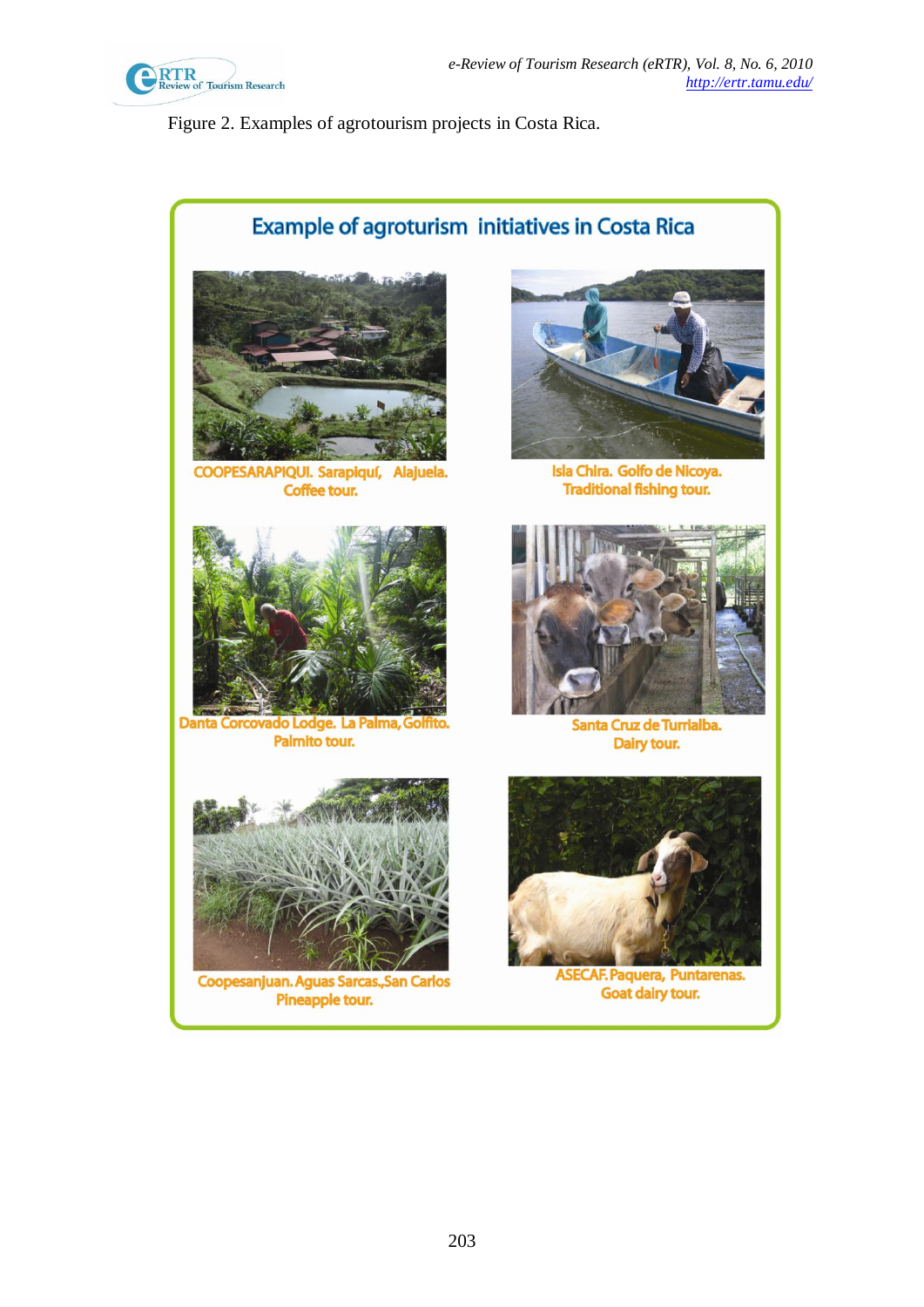

### **Results and Discussion**

The results obtained during this research is summarized in Table 1 and explained in detail in the following subsections.

| Dimension                                                                                             | Variable               | Number of projects | Percentage of the<br>total |  |
|-------------------------------------------------------------------------------------------------------|------------------------|--------------------|----------------------------|--|
|                                                                                                       |                        | $(n=68)$           |                            |  |
| Tourism<br>supply                                                                                     | Provides a tour guide  | 68                 | 100                        |  |
|                                                                                                       | Provides accommodation | 55                 | 81                         |  |
| get group<br>Main tar-<br>Existence of<br>projects and<br>agreements<br>tour opera-<br>between<br>tor | International visitors | 54                 | 79                         |  |
|                                                                                                       | Domestic visitors      | 14                 | 21                         |  |
|                                                                                                       | Yes                    | 7                  | 10                         |  |
|                                                                                                       | N <sub>o</sub>         | 61                 | 90                         |  |
| Visitation<br>level                                                                                   | Low and occasional     | 61                 | 90                         |  |
|                                                                                                       | High and constant      | 7                  | 10                         |  |

Table 1. General characteristics of the evaluated projects.

# Tourism supply

A common misunderstanding is that a tourism project always requires accommodations to function. The evidence shows that this is not true. According to Table 1, not all the projects include accommodations. In some cases, these businesses only offer a tour for a couple of hours.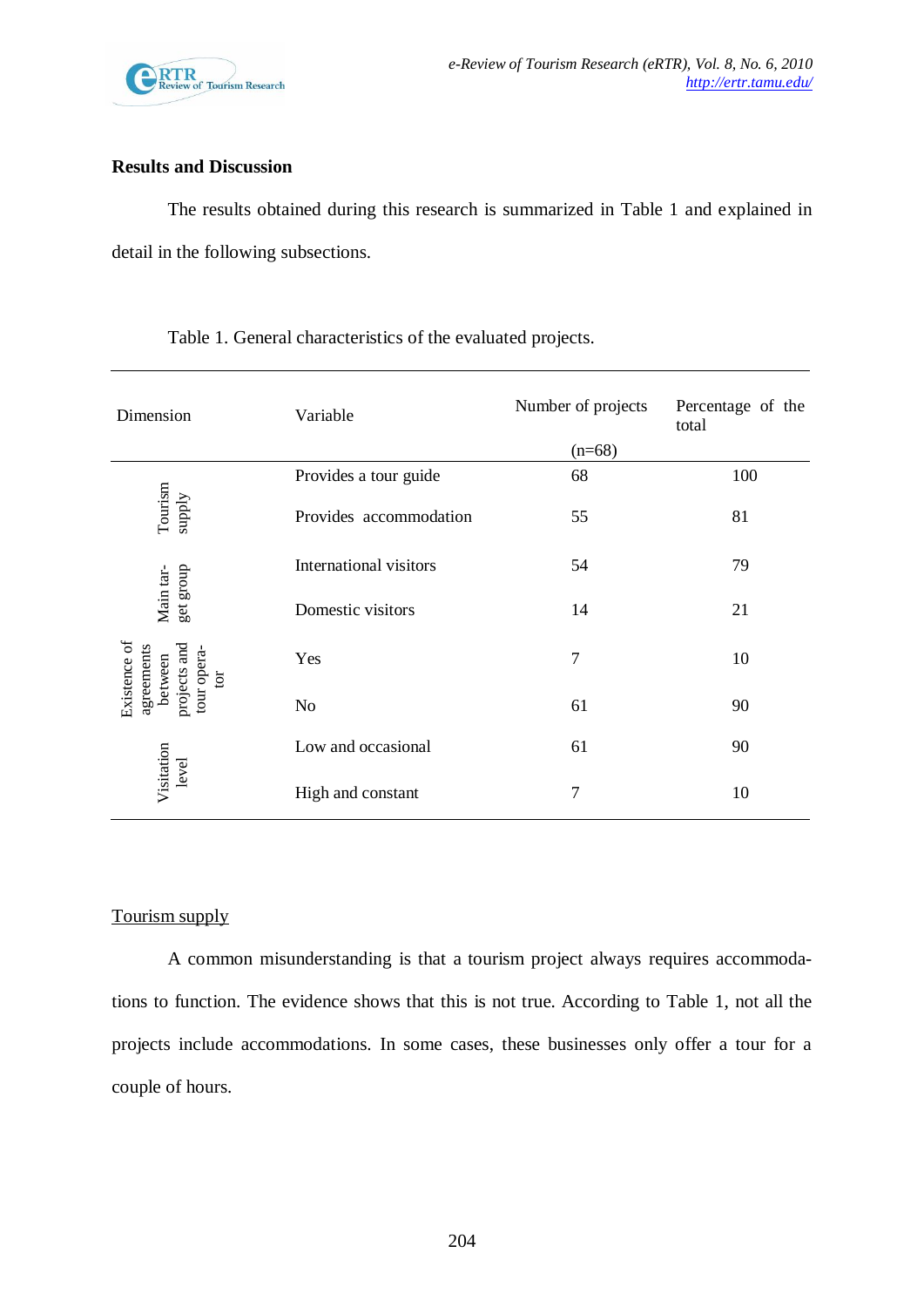

### Main target group

It is important to have a thorough understanding of the demand for existing products and services, so the tourist needs and preferences might be in accordance to future product supply. In this case the main target group of the projects is international visitors. Almost 80% of the visitors to the projects are foreigners.

Because Costa Rica is characterized by its strong agricultural tradition, most of the locals do not need to pay a tour to experience the rural lifestyle as they might have relatives that live in the countryside and therefore have visited their farms as a family vacation.

### Relation with tour operator

In 90% of the cases the amount of visitors was low and occasional. Besides that, several project administrators do not take visitation statistics. It was noted that only the projects holding an agreement with a tour operator had a high and constant number of visitors.

The direct relationship between the existence of an agreement with a tour operator and a high and constant visitation is not surprising as strong links to markets are essential. Tour operator agreement is one of the ways for ensuring linkages to market demand.

#### Labels used in the evaluated projects:

It is important to have a sense of the number of businesses who currently use agroecotourism instead of just agrotourism or other labels in the name or publicity of their projects. Table 2 show the results of the analysis for this point. The main label used by the studied projects is agroturism, followed by rural community tourism (RCT). In third place the label agro-ecoturism was used by around 40 % of the evaluated projects.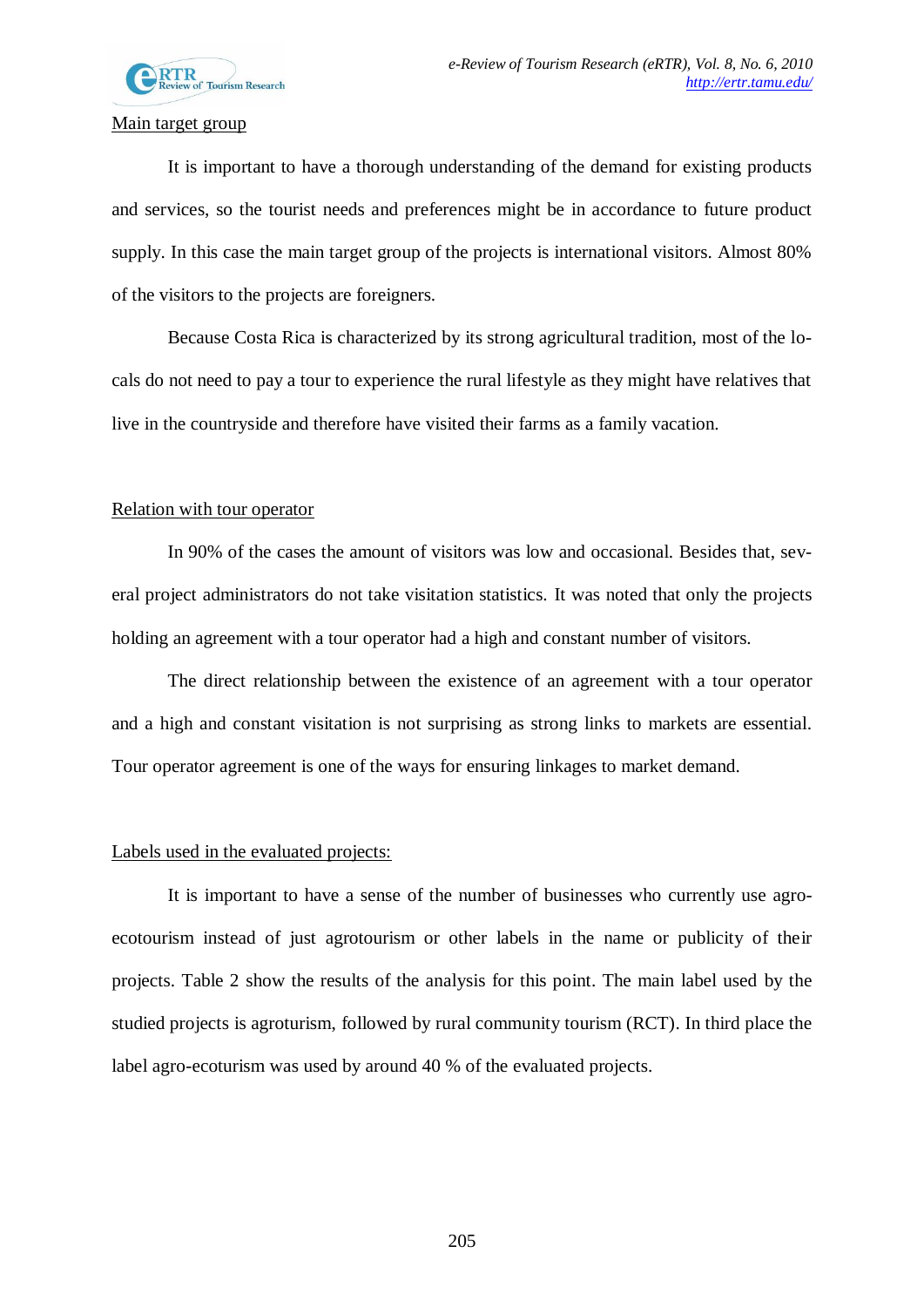

### Table 2. Labels used in the evaluated projects  $(n= 68)$ .

|                                      | Number    |  |
|--------------------------------------|-----------|--|
| Label used                           | projects* |  |
|                                      |           |  |
| Agrotourism                          | 51        |  |
| <b>Rural Community Tourism (RCT)</b> | 50        |  |
| Agro-ecotourism                      | 27        |  |

\*Several projects used more than one label in the name or publicity of the businesses.

Table 3. Comparison between field observation and the concept of agro-ecoturism.

|                                                                                                           | Number of projects (n=68) |                              |                          |  |
|-----------------------------------------------------------------------------------------------------------|---------------------------|------------------------------|--------------------------|--|
| Variable                                                                                                  | Full<br>pliance           | com-   Partial<br>compliance | <b>Non</b><br>compliance |  |
| It is a locally-owned project                                                                             | 63                        | 0                            | 5                        |  |
| The source of income is agricultural activity                                                             | 14                        | 54                           | 0                        |  |
| The farmers follow best agricultural practices                                                            | 53                        | 15                           | 0                        |  |
| The project provides direct benefits for conserva-<br>tion                                                | 54                        | 0                            | 14                       |  |
| The project implements key principles of sustain-<br>able tourism development                             | 4                         | 3                            | 61                       |  |
| The projects provides financial benefits and em-<br>powerment for all members of the local communi-<br>ty | 1                         | 61                           | 6                        |  |

### Locally-owned projects

While the results show that 93% of the evaluated projects are owned by locals, it is also important to point out that only 4% of the projects have been applying principles of sustainable tourism. Around 93% of the evaluated projects are community-owned and managed enterprises; and this is one of the defining characteristics of an agro-ecotourism project. Most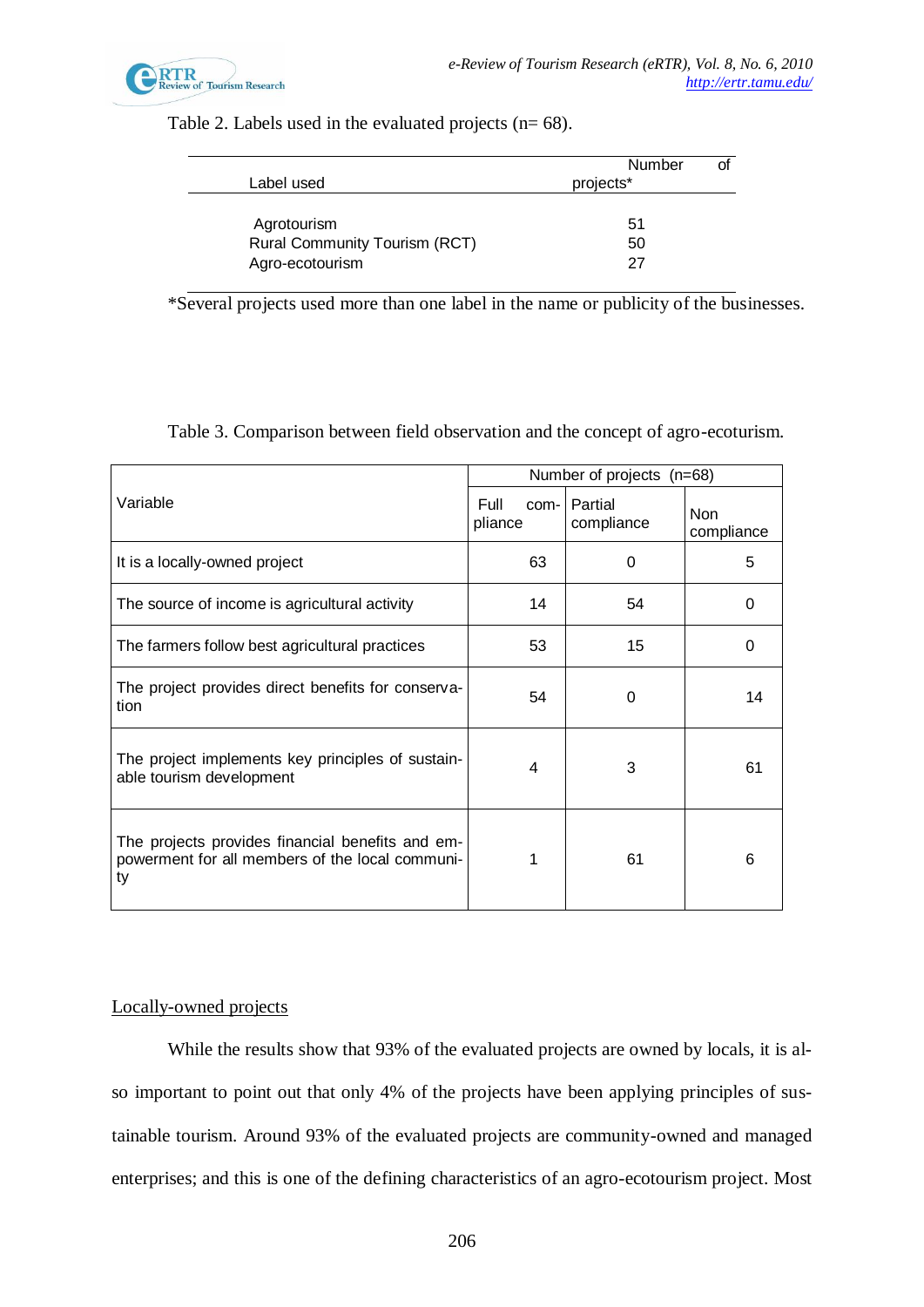

of the projects were funded by donors such as NGOs, which is one reason why some of these initiatives may have been ill-conceived from the onset. Some studies have pointed out that donor dependency is a common problem for community-based tourism projects (Goodwin and Santilli, 2009). According with Goodwin and Santilli donor dependency is common in Community Based Tourism (CBT).

### The main source of income for the project is agriculture

Agro-ecoturism is expected to allow the creation of an alternative source of income for farmers, but is not supposed to radically change rural lifestyle. In some projects, tourism is becoming more important that the agricultural component and this situation is changing the social structure of the community. In 54 projects (79 % of the studied projects), the tourism component, and not the agricultural is the activity that provides the main source of income for the business (50 % or more of the total income).

## The farmers apply good agricultural practices in the project

As a part of the sustainability component in agricultural production the best agricultural practices show the relation between agriculture and environment. According with the Food and Agriculture Organization of the United Nations (FAO, 2007), using the best agricultural practices, farmers can apply integrated crop management and integrated pest management to protect the environment. In this point, 57 of the evaluated projects work with good agricultural practices (GAP) in all their activities and 15 projects work according to the principles of GAP but not in the complete production cycle.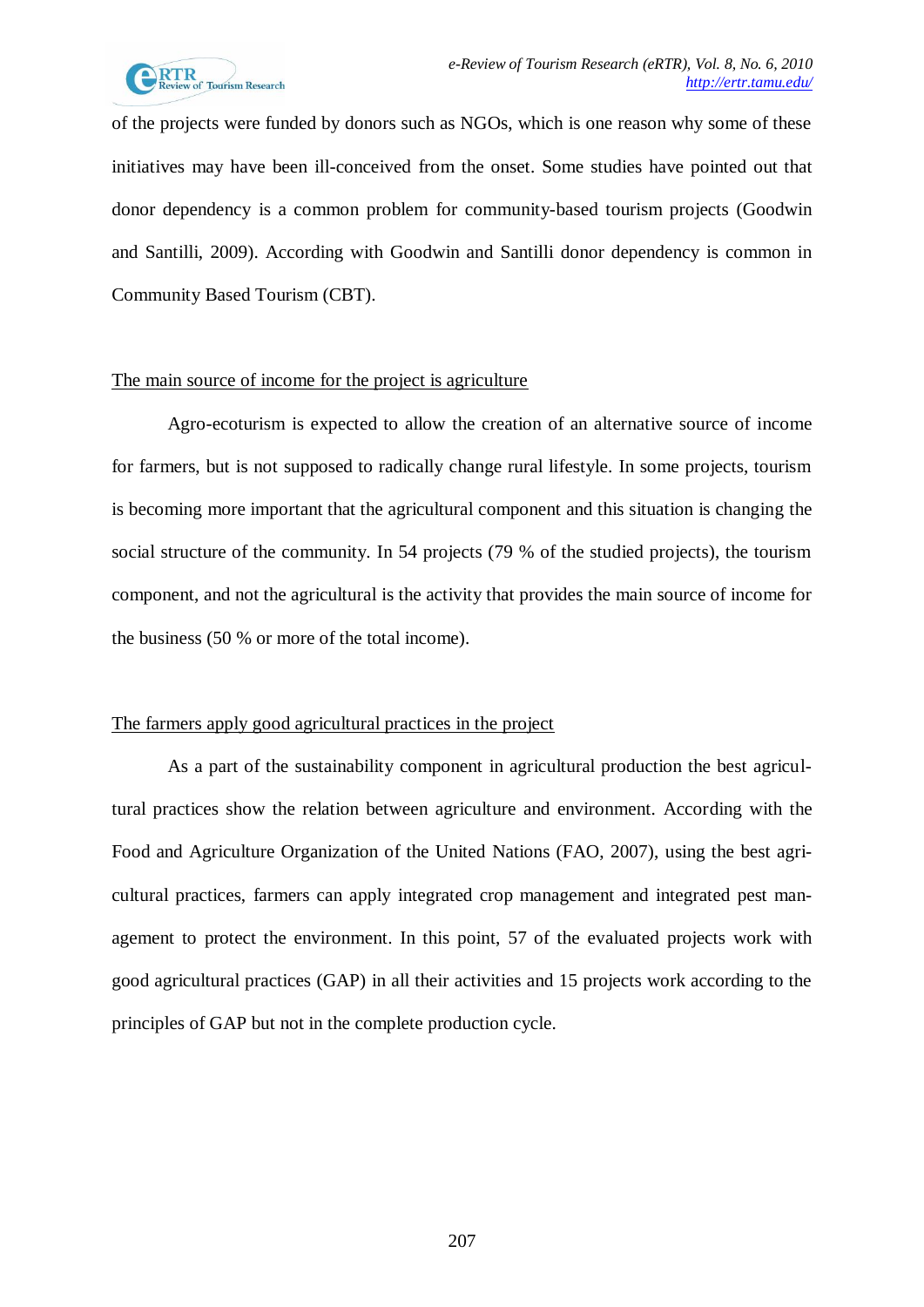

### The projects provide directs benefits for conservation

For this control point 54 of the evaluated projects provide monetary donations for a conservation project every month or maintained a conservation area in the farm (full compliance).

### The projects implement some of the basic principles of sustainable tourism development

Only the projects with a sustainability certification obtained a full compliance in this point. In this case just 4 projects work with the principles of sustainable tourism.

## Communal benefits

Collective benefits for an entire community are generally identified in the literature as one of the central objectives of the sustainable tourism (Goodwin and Santilli, 2009). Only in one exceptional case (CoopeSanJuan"s Pineaple Tour, Aguas Zarcas, San Carlos) the entire community perceived the benefits of the project. In all the other cases, only a family or a group of families of the community perceived economical benefits. The evidence show that is not real to expect that one project provides benefits for all the community.

### **Conclusions and recommendations**

The first conclusion of this research is that just a small number of the evaluated projects are following the characteristics presented by the agro-ecoturism definition. Nonetheless, such projects use the agro-ecoturism label in their branding and marketing regardless that they are not applying the principles of ecotourism in their activities. This is one main problems with the ecotourism label used in Costa Rica, as most of the so called "ecotourism" projects use the label "eco" as greenwashing in order to attract more visitors. Therefore, it is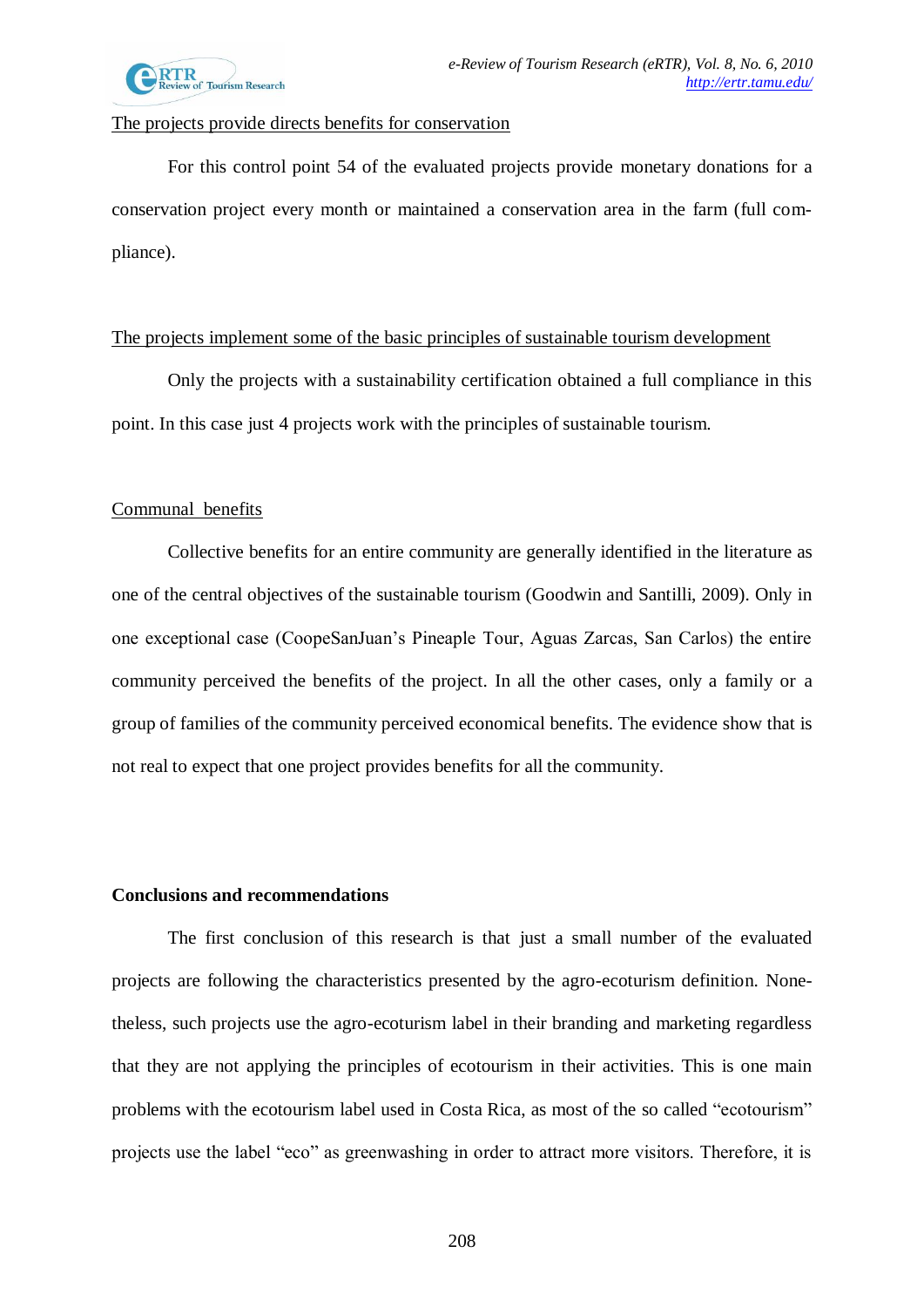

strongly recommended that projects need to have a valid certification if they are to use labels like ecotourism and agro-ecoturism in their branding and marketing strategies.

Following these findings, we recommend that an agro-ecotourism certification guide/program needs to be created to ensure users that the tourism providers are working with a specific set of standards and indicators. In this case the standards or norms are the principles of the ecotourism applied to the agroturism sector.